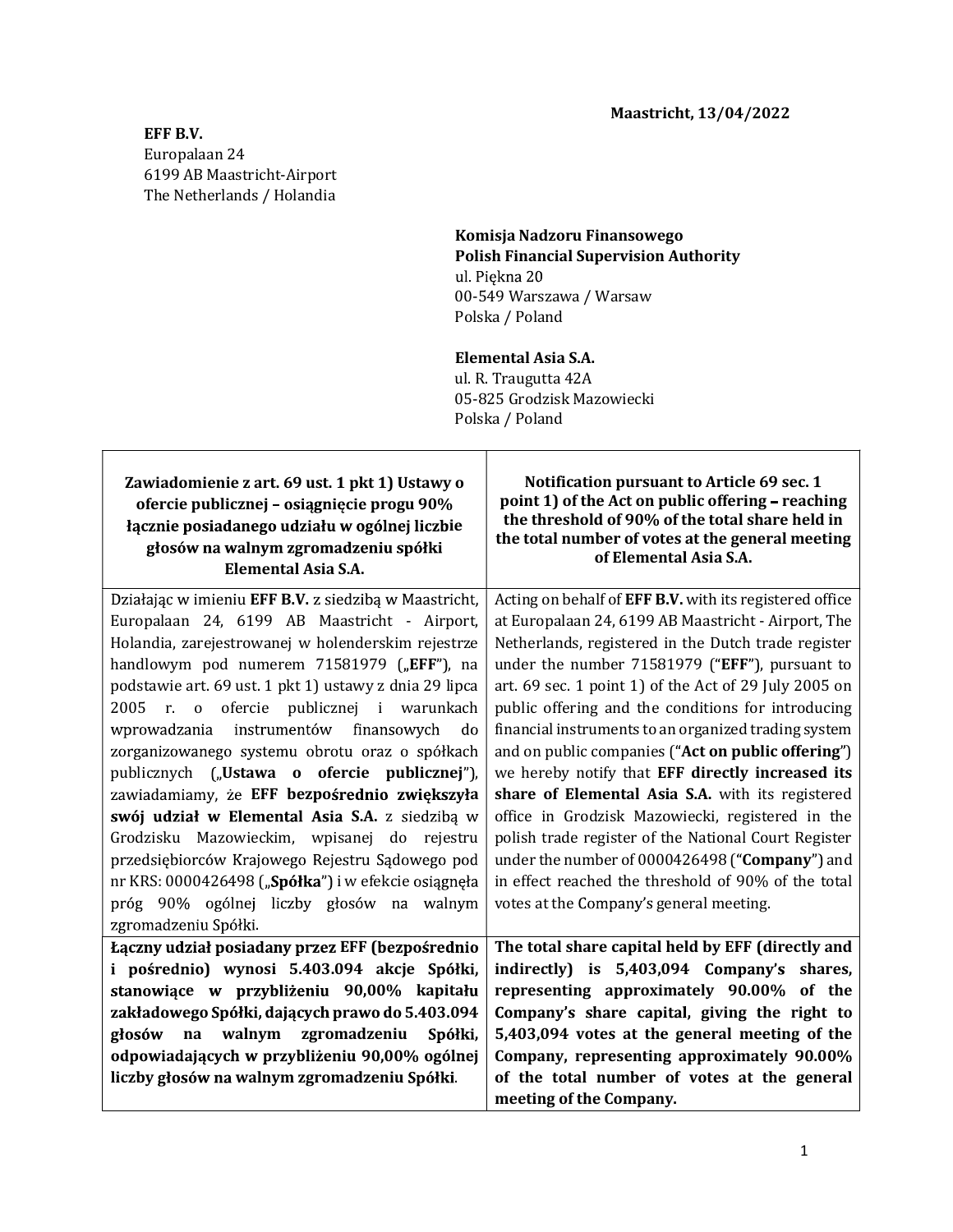| EFF posiada bezpośrednio 1.221.993 akcji Spółki,<br>EFF directly holds 1,221,993 Company's shares,<br>stanowiących w przybliżeniu 20,36% kapitału<br>representing approximately 20.36% of the<br>zakładowego Spółki, uprawniających do 1.221.993<br>Company's share capital, giving the right to<br>1,221,993 votes at the general meeting of the<br>głosów na<br>walnym<br>zgromadzeniu<br>Spółki,<br>odpowiadających w przybliżeniu 20,36% ogólnej<br>Company, representing approximately 20.36% of<br>the total number of votes at the general meeting of<br>liczby głosów na walnym zgromadzeniu Spółki.<br>the Company.<br>EFF posiada pośrednio 4.181.101 akcji Spółki,<br>EFF indirectly holds 4,181,101 Company's shares,<br>stanowiących w przybliżeniu 69,65% kapitału<br>representing approximately 69.65% of the<br>zakładowego Spółki, uprawniających do 4.181.101<br>Company's share capital, giving the right to<br>walnym<br>zgromadzeniu<br>4,181,101 votes at the general meeting of the<br>głosów na<br>Spółki,<br>odpowiadających w przybliżeniu 69,65% ogólnej<br>Company, representing approximately 69,65% of<br>liczby głosów na walnym zgromadzeniu Spółki.<br>the total number of votes at the general meeting of<br>the Company.<br>Zdarzenie powodujące zmianę udziału:<br>The event that changes the share:<br>acquirement of 1,515 shares of the Company<br>nabycie 1.515 akcji Spółki w drodze transakcji<br>alternatywnym systemie obrotu<br>through a transaction concluded in the alternative<br>zawartej w<br>prowadzonym przez GPW S.A. w Warszawie (rynek<br>trading system operated by the Warsaw Stock<br>NewConnect).<br>Exchange S.A. (NewConnect market).<br>Przed zdarzeniem powodującym zmianę udziału<br>Before the event causing the change of share EFF<br>EFF posiadała bezpośrednio 1.220.478 akcji Spółki<br>held directly 1,220,478 shares of the Company,<br>stanowiących w przybliżeniu 20,33% kapitału<br>representing approximately 20.33% of the<br>zakładowego Spółki, uprawniających do 1.220.478<br>Company's share capital, giving the right to<br>głosów<br>walnym<br>1,220,478 votes at the general meeting of the<br>zgromadzeniu<br>Spółki,<br>na<br>odpowiadających w przybliżeniu 20,33% ogólnej<br>Company, representing approximately 20.33% of<br>the total number of votes at the general meeting of<br>liczby głosów na walnym zgromadzeniu Spółki, a<br>pośrednio posiadała 4.181.101 akcji, co stanowiło w<br>the Company, and indirectly held 4,181,101 shares<br>of the Company, representing approximately<br>przybliżeniu 69,65% kapitału zakładowego Spółki i<br>69.65% of the Company's share capital, giving<br>uprawniających do 4.181.101 głosów na walnym<br>zgromadzeniu Spółki, co stanowiło w przybliżeniu<br>4,181,101 votes at the general meeting of the<br>69,65% ogólnej liczby głosów na walnym<br>Company, representing approximately 69,65% of<br>the total number of votes at the general meeting of<br>zgromadzeniu Spółki.<br>the Company.<br>In total, directly and indirectly, EFF held 5,401,579<br>Łącznie, pośrednio i bezpośrednio EFF posiadała<br>5.401.579 akcji Spółki, stanowiących w przybliżeniu<br>shares of the Company, representing approximately<br>89,98% kapitału zakładowego Spółki, uprawniających<br>89.98% of the Company's share capital and giving<br>do 5.401.579 głosów na walnym zgromadzeniu<br>5,401,579 votes at the general meeting of the<br>Spółki, stanowiących w przybliżeniu 89,98% ogólnej<br>Company, representing approximately 89.98%<br>liczby głosów na walnym zgromadzeniu Spółki.<br>votes of the total number of votes at the general<br>meeting of the Company.<br>In addition we inform you that no other subsidiaries<br>Jednocześnie informujemy, że inne podmioty zależne<br>of EFF hold any shares in the share capital of the<br>od EFF nie posiadają akcji w kapitale zakładowym<br>Spółki.<br>Company. |  |
|-----------------------------------------------------------------------------------------------------------------------------------------------------------------------------------------------------------------------------------------------------------------------------------------------------------------------------------------------------------------------------------------------------------------------------------------------------------------------------------------------------------------------------------------------------------------------------------------------------------------------------------------------------------------------------------------------------------------------------------------------------------------------------------------------------------------------------------------------------------------------------------------------------------------------------------------------------------------------------------------------------------------------------------------------------------------------------------------------------------------------------------------------------------------------------------------------------------------------------------------------------------------------------------------------------------------------------------------------------------------------------------------------------------------------------------------------------------------------------------------------------------------------------------------------------------------------------------------------------------------------------------------------------------------------------------------------------------------------------------------------------------------------------------------------------------------------------------------------------------------------------------------------------------------------------------------------------------------------------------------------------------------------------------------------------------------------------------------------------------------------------------------------------------------------------------------------------------------------------------------------------------------------------------------------------------------------------------------------------------------------------------------------------------------------------------------------------------------------------------------------------------------------------------------------------------------------------------------------------------------------------------------------------------------------------------------------------------------------------------------------------------------------------------------------------------------------------------------------------------------------------------------------------------------------------------------------------------------------------------------------------------------------------------------------------------------------------------------------------------------------------------------------------------------------------------------------------------------------------------------------------------------------------------------------------------------------------------------------------------------------------------------------------------------------------------------------------------------------------------------------------------------------------------------------------------------------------------------------------------------------------------------------------------------------------------------------------------------------------------------------------------------------------------------------------------------------------------------------------------------------------------------------------------------------------------------------------------------|--|
|                                                                                                                                                                                                                                                                                                                                                                                                                                                                                                                                                                                                                                                                                                                                                                                                                                                                                                                                                                                                                                                                                                                                                                                                                                                                                                                                                                                                                                                                                                                                                                                                                                                                                                                                                                                                                                                                                                                                                                                                                                                                                                                                                                                                                                                                                                                                                                                                                                                                                                                                                                                                                                                                                                                                                                                                                                                                                                                                                                                                                                                                                                                                                                                                                                                                                                                                                                                                                                                                                                                                                                                                                                                                                                                                                                                                                                                                                                                                                                 |  |
|                                                                                                                                                                                                                                                                                                                                                                                                                                                                                                                                                                                                                                                                                                                                                                                                                                                                                                                                                                                                                                                                                                                                                                                                                                                                                                                                                                                                                                                                                                                                                                                                                                                                                                                                                                                                                                                                                                                                                                                                                                                                                                                                                                                                                                                                                                                                                                                                                                                                                                                                                                                                                                                                                                                                                                                                                                                                                                                                                                                                                                                                                                                                                                                                                                                                                                                                                                                                                                                                                                                                                                                                                                                                                                                                                                                                                                                                                                                                                                 |  |
|                                                                                                                                                                                                                                                                                                                                                                                                                                                                                                                                                                                                                                                                                                                                                                                                                                                                                                                                                                                                                                                                                                                                                                                                                                                                                                                                                                                                                                                                                                                                                                                                                                                                                                                                                                                                                                                                                                                                                                                                                                                                                                                                                                                                                                                                                                                                                                                                                                                                                                                                                                                                                                                                                                                                                                                                                                                                                                                                                                                                                                                                                                                                                                                                                                                                                                                                                                                                                                                                                                                                                                                                                                                                                                                                                                                                                                                                                                                                                                 |  |
|                                                                                                                                                                                                                                                                                                                                                                                                                                                                                                                                                                                                                                                                                                                                                                                                                                                                                                                                                                                                                                                                                                                                                                                                                                                                                                                                                                                                                                                                                                                                                                                                                                                                                                                                                                                                                                                                                                                                                                                                                                                                                                                                                                                                                                                                                                                                                                                                                                                                                                                                                                                                                                                                                                                                                                                                                                                                                                                                                                                                                                                                                                                                                                                                                                                                                                                                                                                                                                                                                                                                                                                                                                                                                                                                                                                                                                                                                                                                                                 |  |
|                                                                                                                                                                                                                                                                                                                                                                                                                                                                                                                                                                                                                                                                                                                                                                                                                                                                                                                                                                                                                                                                                                                                                                                                                                                                                                                                                                                                                                                                                                                                                                                                                                                                                                                                                                                                                                                                                                                                                                                                                                                                                                                                                                                                                                                                                                                                                                                                                                                                                                                                                                                                                                                                                                                                                                                                                                                                                                                                                                                                                                                                                                                                                                                                                                                                                                                                                                                                                                                                                                                                                                                                                                                                                                                                                                                                                                                                                                                                                                 |  |
|                                                                                                                                                                                                                                                                                                                                                                                                                                                                                                                                                                                                                                                                                                                                                                                                                                                                                                                                                                                                                                                                                                                                                                                                                                                                                                                                                                                                                                                                                                                                                                                                                                                                                                                                                                                                                                                                                                                                                                                                                                                                                                                                                                                                                                                                                                                                                                                                                                                                                                                                                                                                                                                                                                                                                                                                                                                                                                                                                                                                                                                                                                                                                                                                                                                                                                                                                                                                                                                                                                                                                                                                                                                                                                                                                                                                                                                                                                                                                                 |  |